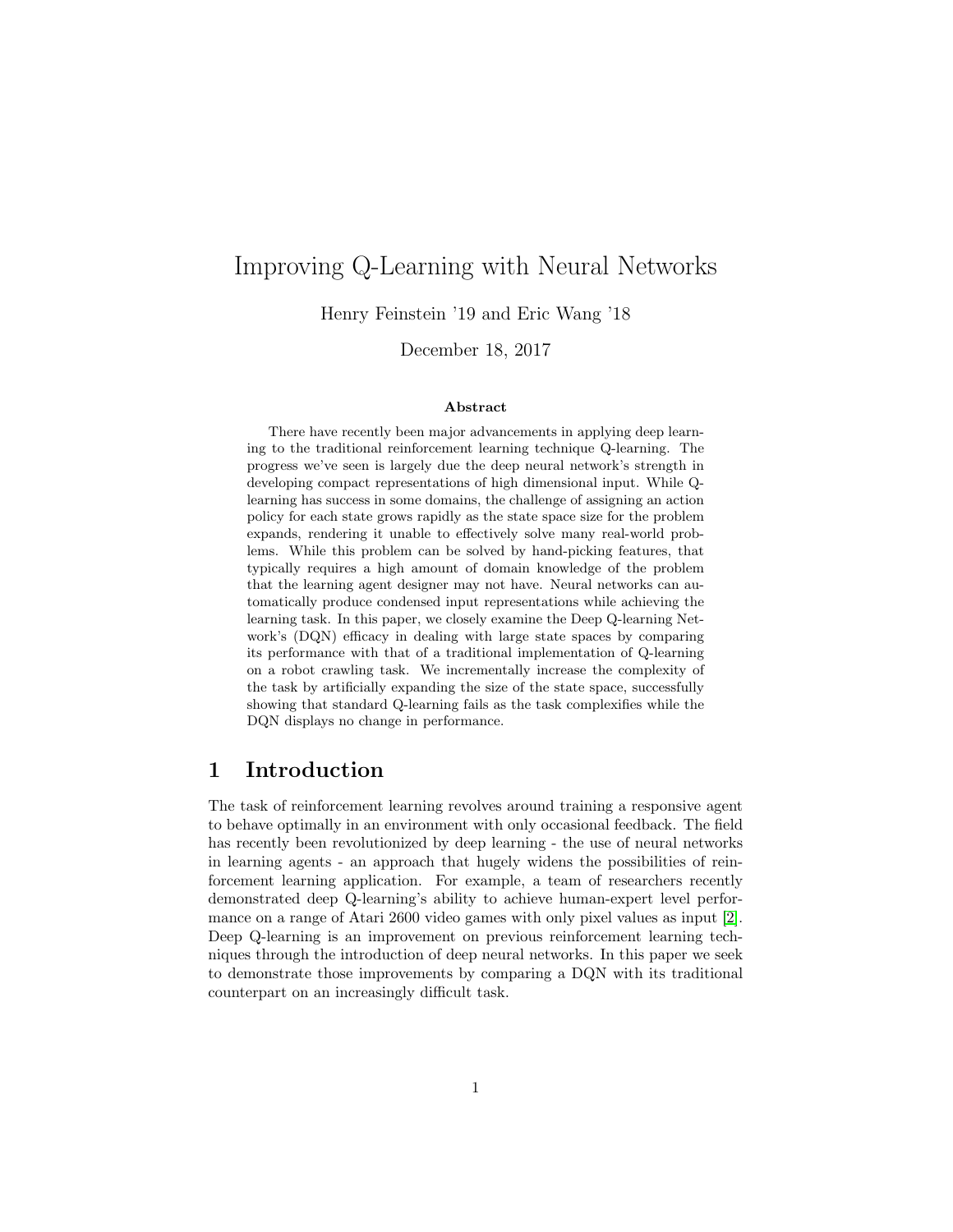## 1.1 Q-Learning

Q-learning is a value function technique, meaning that it solves a problem by estimating the value or expected return for each possible action given a particular state [\[3\]](#page-8-1). Assuming the success in learning those values, an agent may greedily take an action of high value to maximize reward.

In the case of Q-learning, the state-action values are approximated iteratively and stored in a table. As an agent wanders around its world, it observes the state transitions caused by its actions and updates its values using the following equation:

$$
Q(s, a) + \frac{\alpha [R(s) + \gamma [\max_{a'} Q(s', a')] - Q(s, a)]}{a'} \tag{1}
$$

The  $R(s)$  term represents the intrinsic reward of the resulting state  $s'$ . We evaluate the max Q-value of  $s'$  to represent expected future return, and discount it by multiplying by discount  $\gamma$ , a tuneable parameter between 0 and 1. We subtract the current Q-value because this is an iterative update which is dampened by the learning rate  $\alpha$  to preserve previous learning. We call values approximated by this technique Q-values [\[4\]](#page-8-2).

### 1.2 Feature Selection and Deep Q-Learning

While the Q-learning technique is effective on some problems and proven to converge upon a successful policy over time [\[1\]](#page-7-0), the time it takes to converge grows rapidly as the state space grows larger [\[4\]](#page-8-2).

We solve this issue by extracting features from the state space for complex tasks, creating a condensed representation of the full state space. The learner instead learns using this feature space.

Rather than storing the Q-values in a tabular form, the DQN approach seeks to approximate the Q-function using a neural network. As before, Q-value updates are calculated with the Q-value update function, but are instead stored in a memory queue at each step. After each episode, we draw a random training set from the memory to train the neural network. The neural network has one output per action, trained to output the estimated Q-value. Observations are drawn randomly from the memory to avoid catastrophic forgetting. The Qvalue's recursive nature may cause oscillations in the training progress; this is alleviated by holding an old version of the neural network constant, which is used for update calculations. The old neural network is only updated occasionally [\[2\]](#page-8-0).

Because deep neural networks effectively perform feature selection in their early layers, a DQN essentially learns features to solve the problems presented by large state spaces. This is convenient because it does not require the experimenter to hand pick features, a highly labor-intensive task that may not even be possible for very complex problems.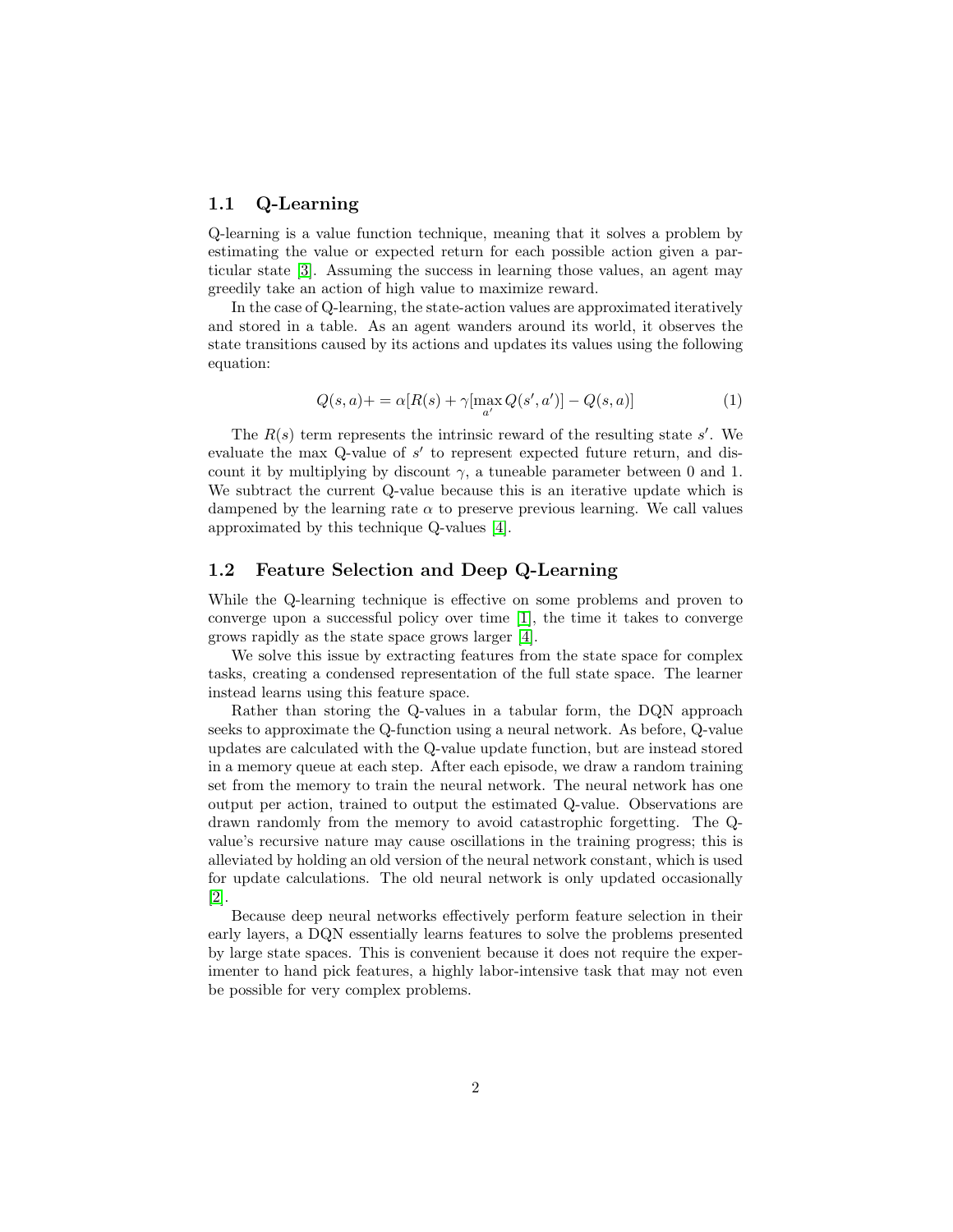## 1.3 Hypothesis

Considering the well-documented ineffectiveness of standard Q-learning on problems with large search spaces and neural networks' feature selection capacities, we propose the following hypothesis:

As the sensorimotor space grows, the performance of the standard Q-learning approach will degrade, while deep Q-learning will remain successful.

## 2 Experiment

#### 2.1 Learning Task & Environment

To test our hypothesis, we needed to create a learning task using an agent and environment for which the sensorimotor space can be expanded in a controlled manner without rendering the task impossible to learn. We settled on an experiment in which a simple simulated robot attempts to learn to crawl. The environment is a simulated plane that is infinite and flat. It tracks the position of the robot, as well as its velocity. The robot has a single two jointed arm actuator and no sensors other than knowledge of its state, which consists of an "arm" position and "hand" position, corresponding to the two portions of the actuator (Figure 1). The state space can be gradually expanded by discretizing the actuator's movement space to a greater and greater extent; this increases the possible number of arm and hand positions the robot can occupy without actually extending the possibilities of movement. At each step it can take one of 4 possible actions: "arm-up," "arm-down," "hand-up," and "hand-down." At each step the robot is rewarded for its velocity: the distance traveled in that step.



Figure 1: Environment and Robot. The environment is a flat, infinite plane (in yellow); the robot's actuator is split into a longer "arm" portion (in orange) and a shorter "hand" portion (in red).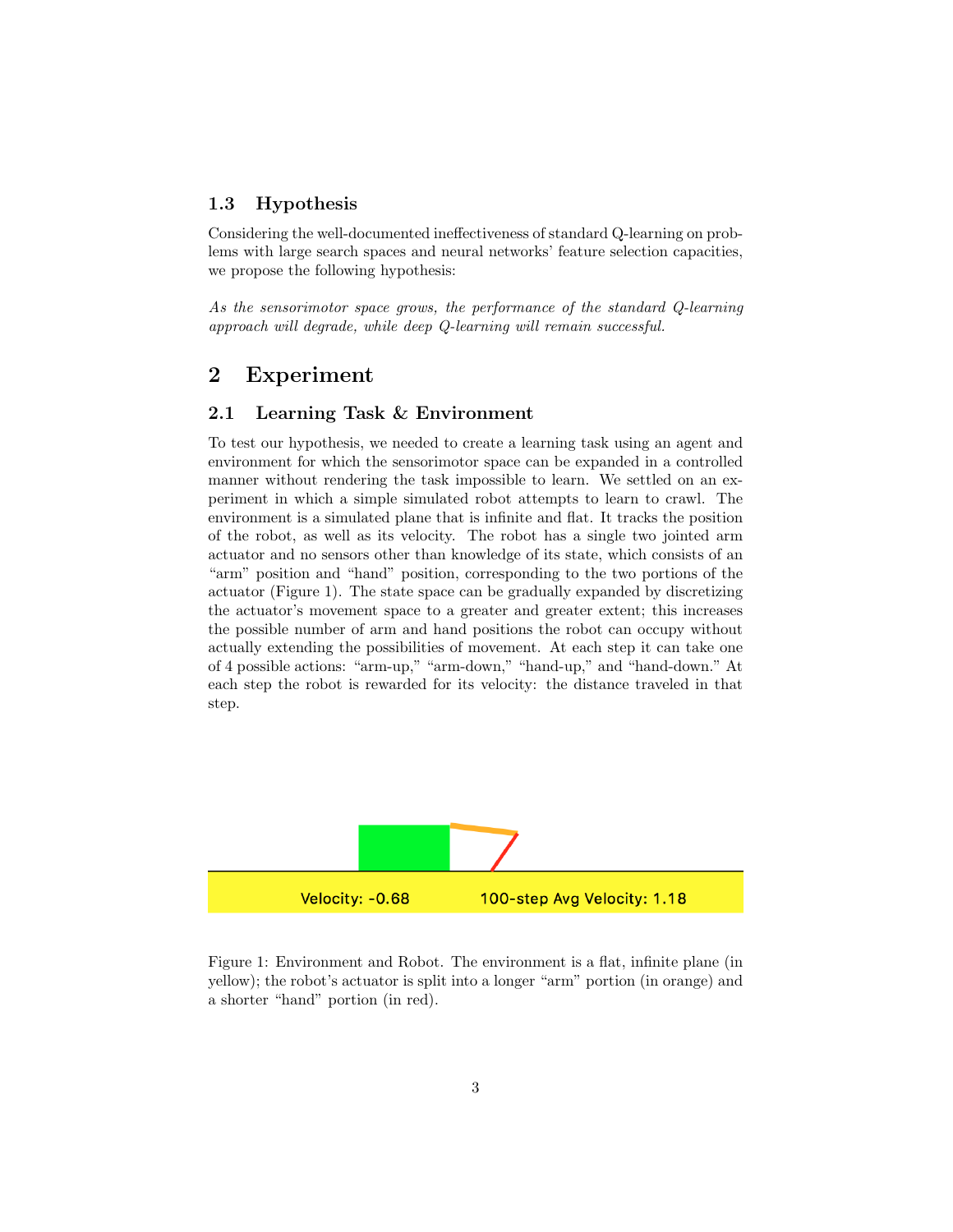#### 2.2 Learning Agents

#### 2.2.1 Standard Learning Agent

Our standard learning agent follows the traditional form for a Q-learning algorithm; the agent constructs a table the exact dimensions of the state space for a given trial. It then fills in that table with Q-values as it explores and moves through the world using the Q-value update function (Equation 1). Every value in the table is initialized to zero. The hyperparameters may be found in the Appendix.

To allow necessary policy exploration, the agent is initialized with an  $\epsilon$  value of 0.5. At each step, the agent has probability  $\epsilon$  of taking a random action instead of its policy. The  $\epsilon$  value decays linearly starting at step 5000 and reaches zero by step 12000.

#### 2.2.2 Deep Learning Agent

To determine the best action at each step, our deep learning agent uses a dense feed-forward neural network. Its inputs are the current state and its outputs are the Q-values for each of the four possible actions. The weights of the neural network are initialized to random values. The network topology is depicted in Figure 2 and the hyperparameters may be found in the Appendix. For fairness, the DQN agent uses the same epsilon decay as the Q-learner.



Figure 2: Our DQN neural network topology: one fully connected ReLU 32-unit hidden layer and a linear 4 unit output layer. The input dimension is variable because we one-hot encode arm and hand position.

#### 2.3 Experimental Setup

To test our hypothesis, we executed each learning agent on a series of trials, increasing the number of possible hand positions by five at each round. Each trial was 15,000 steps long. Although both the number of arm and hand positions could be altered in the simulator, we opted to only experiment with hand position granularity for two reasons. Firstly, changing only the hand positions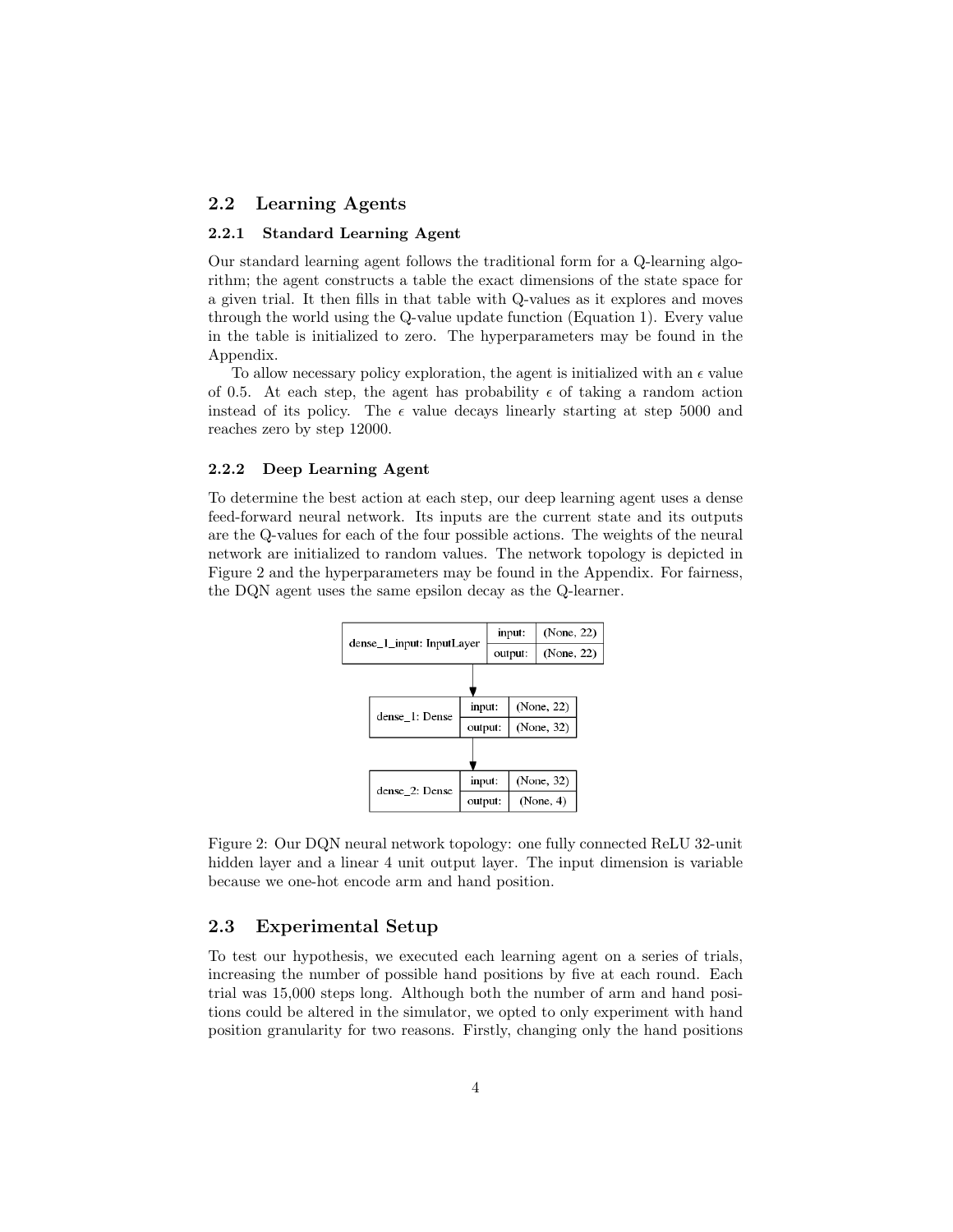proved to be enough of a state space expansion to show compelling results; secondly, if we had increased both arm and hand positions simultaneously, it would have expanded the state space in multiple dimensions. We believe that it is easier and more meaningful to analyze the results when the space was expanded in only one dimension. Our results present the mean of ten trials at each of 15 hand position levels, beginning at 15 possible hand positions and ending with 85.

## 3 Results

Our results show a significant difference in performance between the standard and deep Q-learning agents. Figures 3 and 4 chart the adjusted total distance traveled and the average final velocities at each number of hand positions, respectively. Adjusted total distance and final velocity were calculated using the following formulae:

$$
ATD = total\ distance * (\# \ hand\ positions/15)
$$
 (2)

$$
AFV = final\ velocity * (\# \ hand\ positions/15) \tag{3}
$$

The reasoning behind this transformation of the data is that as the granularity of the possible hand positions increases, it will take more steps to achieve the same forward progress regardless of the quality of the crawling policy. For example, the reward gained from one hand movement when there are only 15 hand positions will require two movements at 30 hand positions. Plotting the raw total distance data gives the illusion that the deep Q-learning agent was severely impaired by state space expansion, when in reality it was learning an equally good policy and instead being slowed by the phenomenon just described. Thus, to represent the true "quality" of the policy learned by each agent, we transform the data using Equations 2 and 3.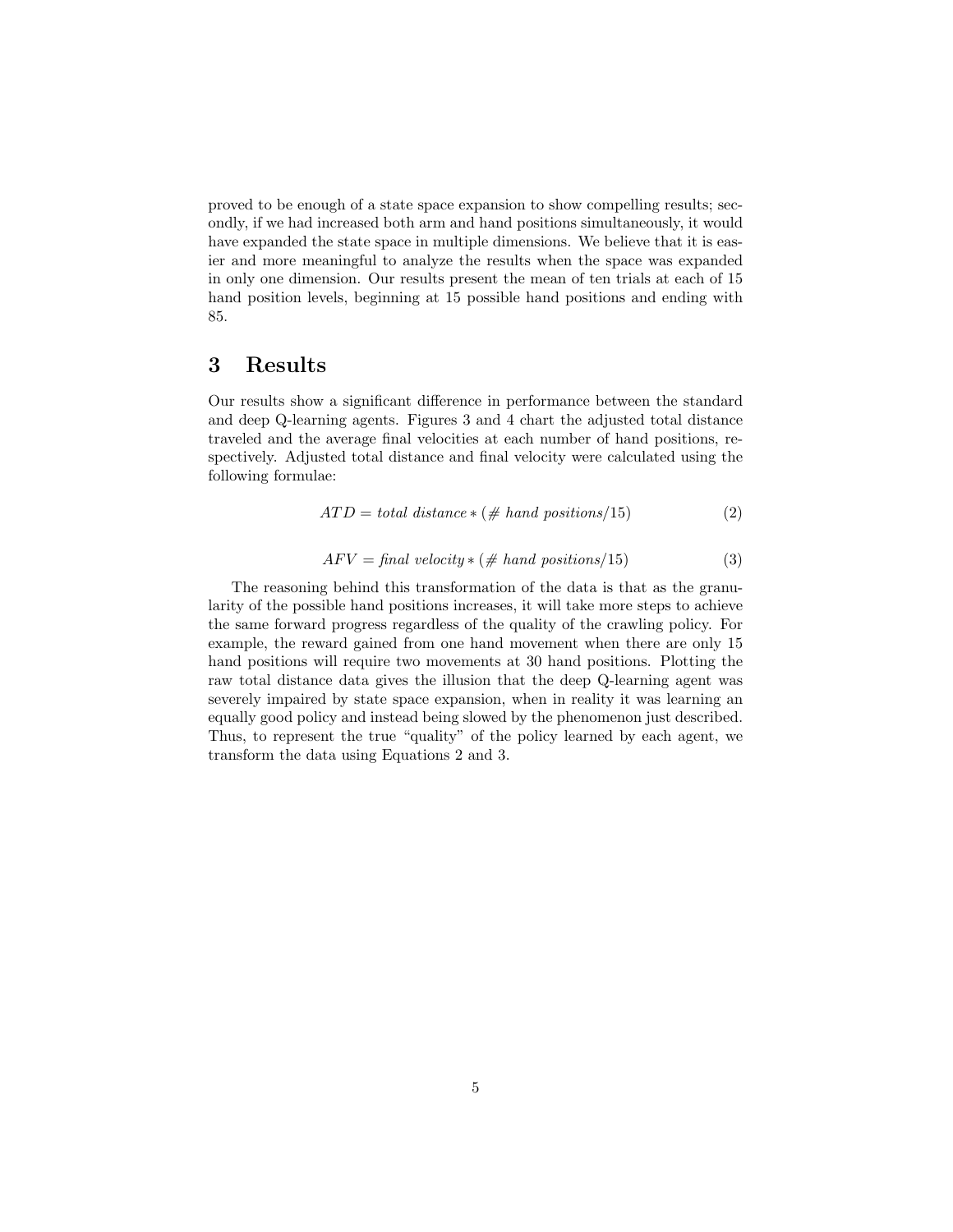

Figure 3: Adjusted Total Distance Traveled. Error bars represent the standard deviations for each agent at each number of hand positions (10 trials each).



Figure 4: Adjusted Final Velocity. Velocities shown here are averaged over the final 100 steps of each run. Error bars represent the standard deviations for each agent at each number of hand positions (10 trials each).

Figure 3 shows a striking difference between the performances of our stan-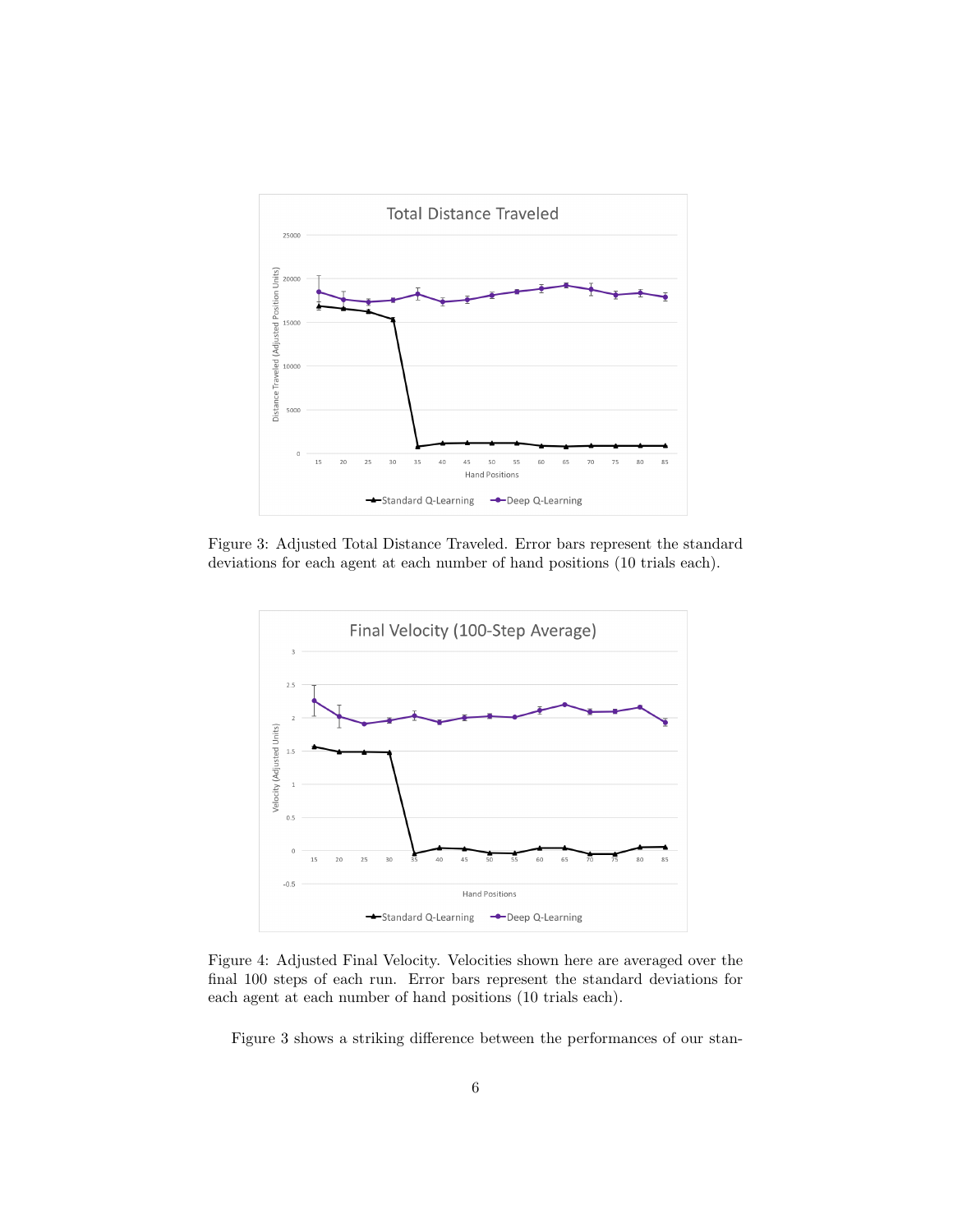dard and deep Q-learning implementations. The deep learning agent performs consistently across the entire range of possible hand positions, showing no deterioration as the state space expands. The standard Q-learning agent, on the other hand, hits an insurmountable wall at 35 hand positions, and never recovers; from 35 all the way to 85 hand positions, it is completely unable to learn a forward-moving policy once randomness decays.

Surprisingly, the deep agent's performance was significantly better than the standard agent's at every number of hand steps, even 15 - as can be seen in Figure 4, the deep agent's final velocity was consistently greater than the standard agent's at high statistical significance. Additionally, the differences in total distance traveled are statistically significant at every hand position number. This implies that at all hand position numbers tested, the deep agent was able to learn a more effective crawling policy. Links to videos of 85 hand position trials for both agents can be found in the Appendix.

## 4 Discussion

In Figures 3 and 4, we can clearly see a stark drop-off in standard Q-learning's performance between 30 and 35 hand positions for the robot. This phenomenon, while initially surprising, makes sense because of the nature of our learning task. By formulating arm and hand angles as the robot's state and learning input, we have restricted the policy to only be able to assign one optimal action response to each body position regardless of action history. Thus we can imagine a policy to necessarily be some cycle in the state space, given the cyclical nature of a typical crawling pattern. We can also imagine "traps" in the state space, accidentally-learned mini-cycles (oscillating back and forth between two body positions, for example) in the space that the agent cannot escape without stochasticism. Indeed, from our qualitative observation, we do see the traditional Q-learning repeatedly move one actuator back and forth, producing no net progress. For larger state spaces, not only is it much more challenging to fill out a full cycle in the Q-table, but it is also much easier to fall into minicycles that cannot be escaped after 12,000 steps when exploration is completely removed.

Likewise, the performance of the DQN is also unsurprising. If we reason that the neural network learns to condense the input space, and see that the DQN successfully solves the problem with 15 hand positions, it should be achievable that the network simply learns to "divide" input data to return the problem back to the original 15 hand position task. Why the DQN learns a higher velocity than standard Q-learning even at 15 hand positions (2.258 units/step vs. 1.567 units/step) is a question that eludes us and deserves further investigation.

## 4.1 Neural Network Design

In the process of implementing our DQN, we experimented with hyperparameters through many failed iterations before settling on our final topology and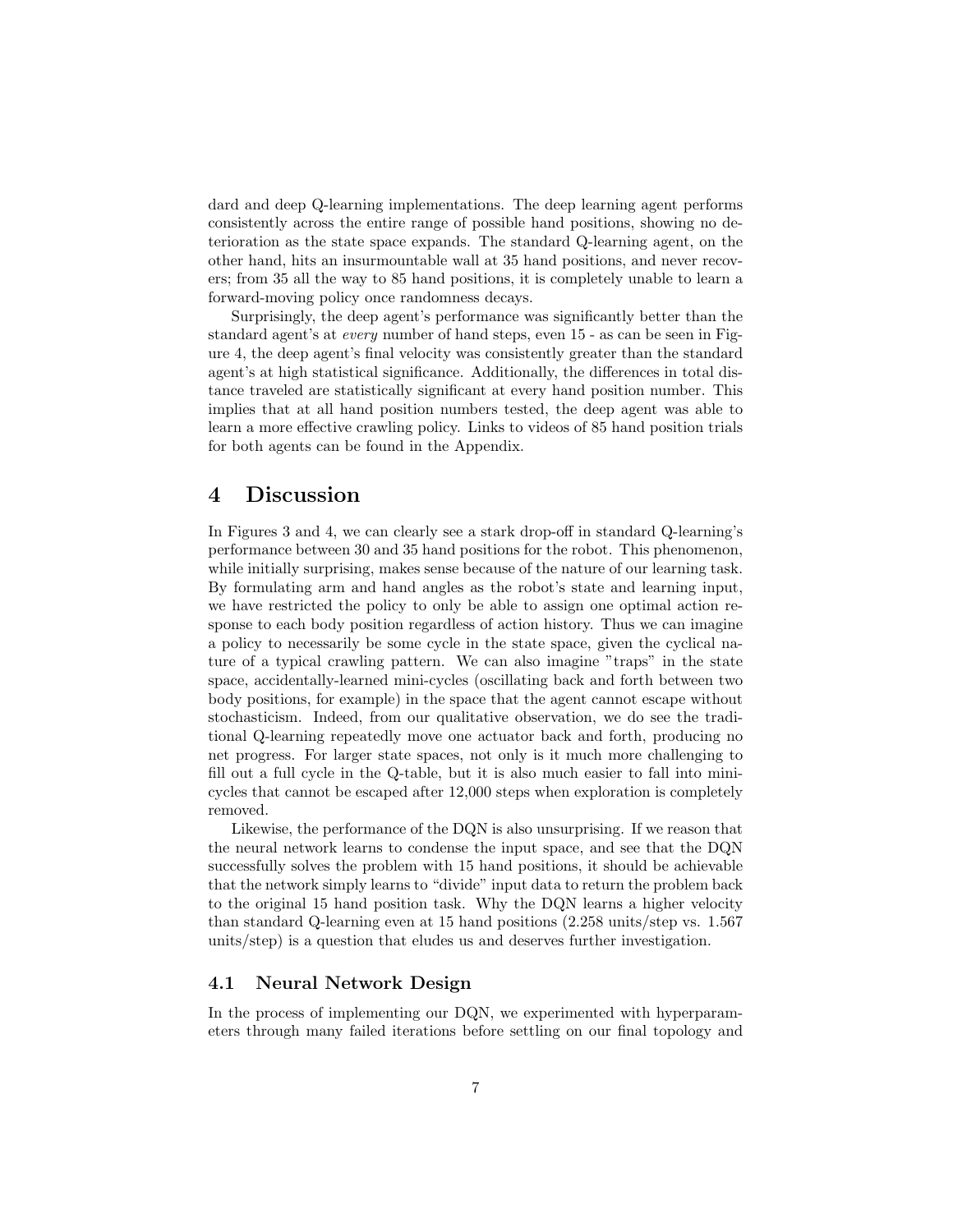hyperparameter set. Network topology turned out to be a particularly sensitive parameter. When initially using a topology with two 12-node hidden layers, we struggled to make the agent learn at all.

We suspect that the necessity of a small topology is due to the high frequency of network training and small batch size. Each time we train the network we are susceptible to some catastrophic forgetting, constraining the potential for learning. Learning may not be able to extend very far beyond the information gleaned from training on 1 minibatch, which we only train for 1 epoch. Thus, a small network, which learns fast, may be able to capture more from the epoch than a larger network.

Our decision to train so frequently emerged from our biased experience in designing the standard Q-learner. Its learning speed biased us to believe the DQN learner should also be able to finish learning within a few hundred steps and thus necessitated frequent training. In general, expecting a neural network to converge so quickly is an unrealistically high expectation. We suspect that if we extended minibatch size and trained less frequently, a network with a larger topology could also succeed, albeit over more steps.

## 5 Conclusion

Our results strongly confirm our initial hypothesis: our DQN implementation performs consistently regardless of state space size, while our standard agent fails completely when the state space grows too much, and is unable to recover throughout the remainder of the experiment. Our results are convincing, if not surprising; it is well-established in the field that the standard approach to Qlearning is highly susceptible to large state spaces. Our experiment does give some insight, however, into exactly what "large" means - the steep dropoff of our standard agent's learning capability at a mere 35 hand positions implies that a state space need not be extremely complex to thwart the standard approach. Considering how few real-world problems are composed of state spaces as simple as the 35 hand position trial, our paper clarifies and reinforces the power and necessity of using neural networks in the field of reinforcement learning.

#### Acknowledgements

We would like to thank Professor Lisa Meeden for her guidance and support over the course of this project. We would also like to thank Professor Bryce Wiedenbeck and Samuel Sakota for their consultation in designing and implementing our DQN agent.

## References

<span id="page-7-0"></span>[1] Peter Dayan Christopher J.C.H. Watkins. Technical note: Q-learning. Machine Learning, 8, 1992.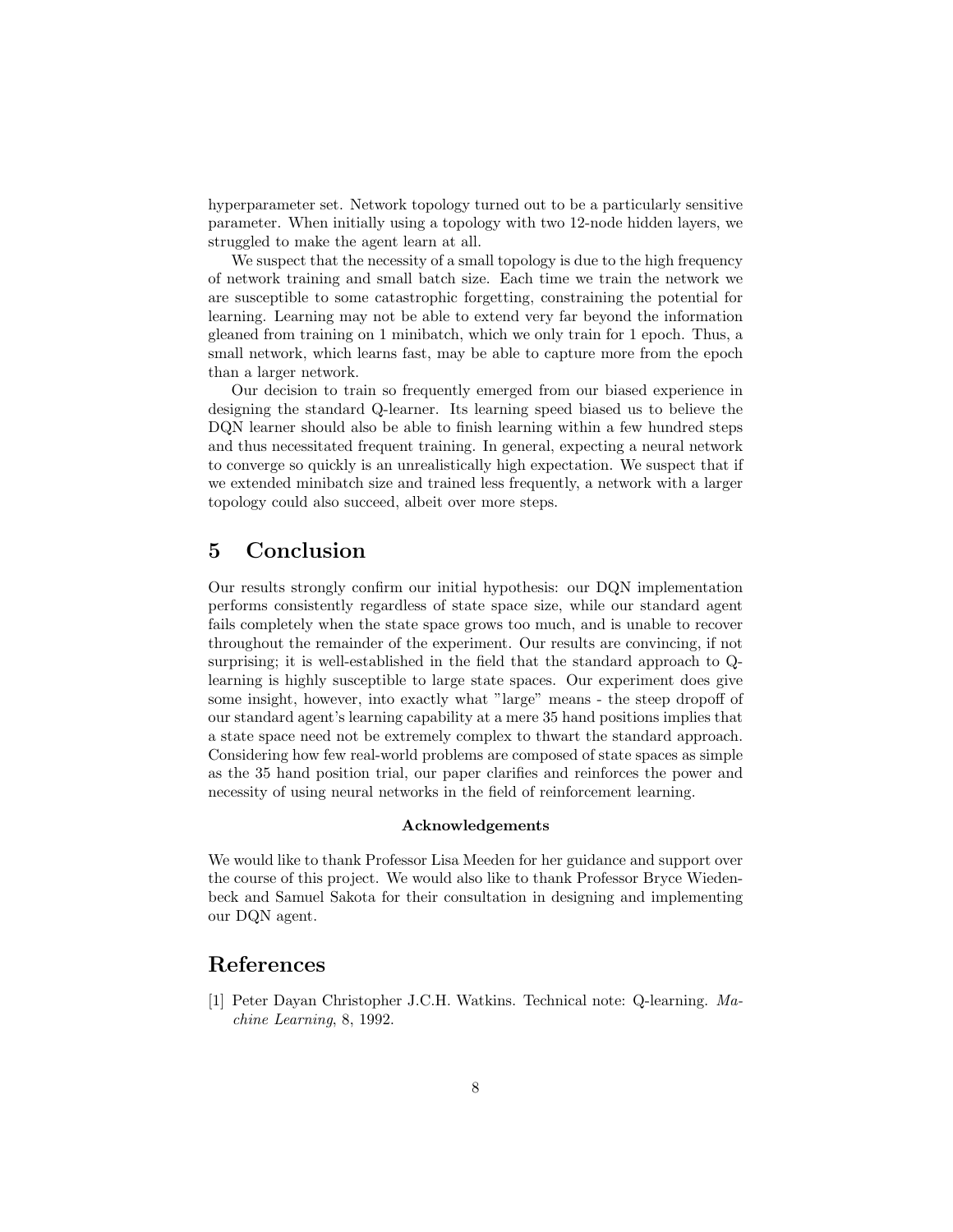- <span id="page-8-0"></span>[2] Volodymyr Mnih et al. Human-level control through deep reinforcement learning. Nature, 518, 2015.
- <span id="page-8-1"></span>[3] J. Andrew Bagnell Jens Kober and Jan Peters. Reinforcement learning in robotics: A survey. International Journal of Robotics Research, 32(11):1243– 1244, 2013.
- <span id="page-8-2"></span>[4] Peter Norvig Stuart Russell. Artificial Intelligence: A Modern Approach. Prentice Hall, 2010.

# 6 Appendix

## 6.1 Learning Agent Hyperparameters

| $\frac{1}{2}$          |            |  |
|------------------------|------------|--|
| Hyperparameter         | Value      |  |
| discount               | $0.8\,$    |  |
| learning rate          | 0.8        |  |
| initial exploration    | 0.5        |  |
| final exploration      |            |  |
| exploration time frame | 5000-12000 |  |

| Table 1: Q-learning Hyperparameters |                                |
|-------------------------------------|--------------------------------|
| Hyperparameter                      | $\overline{\phantom{a}}$ Value |

Table 2: DQN Hyperparameters

| Hyperparameter                  | Value      |
|---------------------------------|------------|
| minibatch size                  | 128        |
| replay memory size              | 2000       |
| target network update frequency | 64         |
| discount                        | 0.95       |
| update frequency                | 64         |
| learning rate                   | 0.01       |
| initial exploration             | 0.5        |
| final exploration               | $\Omega$   |
| exploration time frame          | 5000-12000 |

## 6.2 Trial Videos

Standard Q-Learner Video: <https://youtu.be/kEa41v9qR8o>

DQN Video: <https://youtu.be/UHXBdPaXlOg>